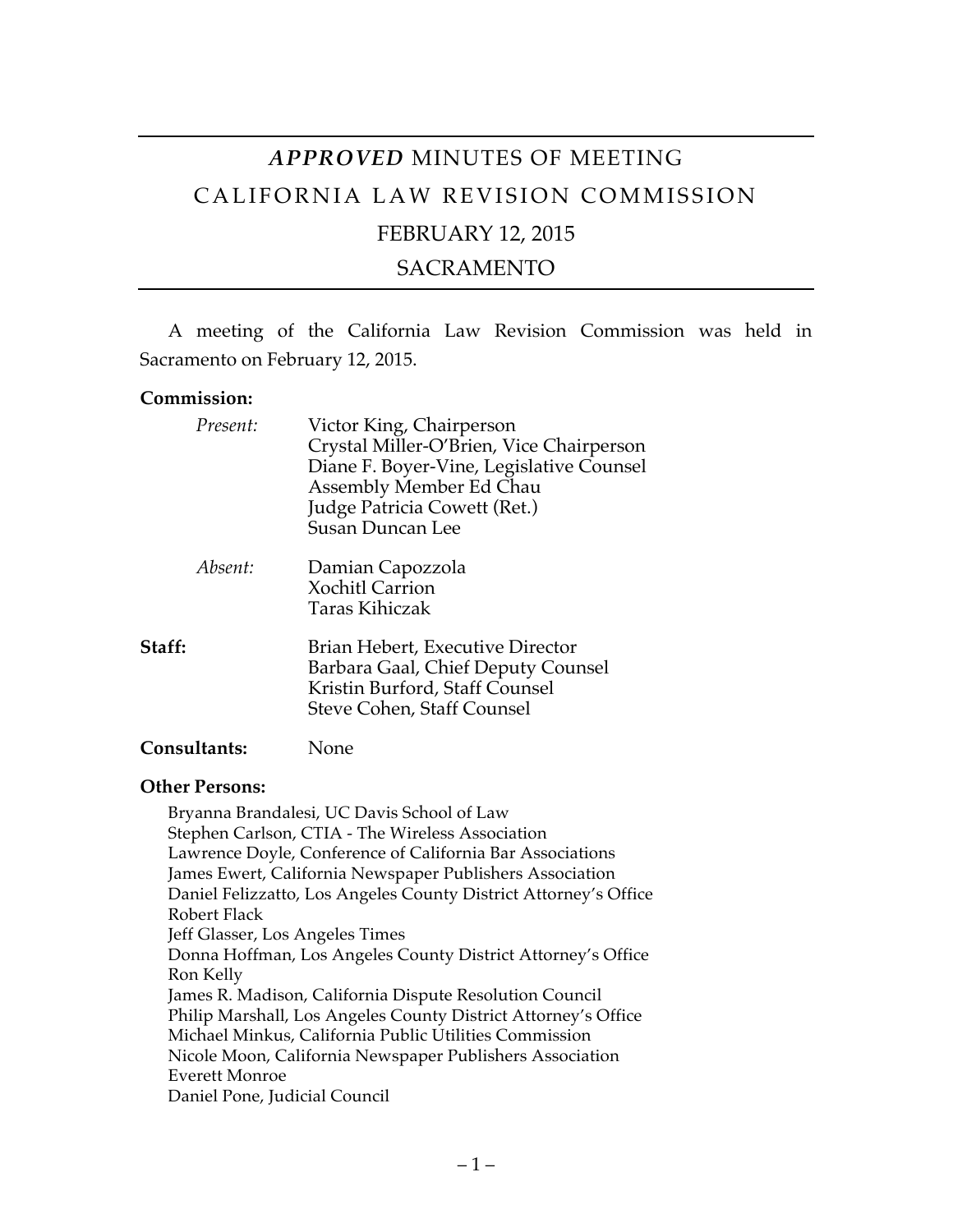Nathaniel Sterling Harold Thomas, Butte County District Attorney's Office John S. Warnloff, California Dispute Resolution Council

| CONTENTS                                                                                  |  |  |
|-------------------------------------------------------------------------------------------|--|--|
|                                                                                           |  |  |
|                                                                                           |  |  |
|                                                                                           |  |  |
|                                                                                           |  |  |
|                                                                                           |  |  |
|                                                                                           |  |  |
|                                                                                           |  |  |
| Study G-300 – State and Local Agency Access to Customer Information from Communication    |  |  |
|                                                                                           |  |  |
|                                                                                           |  |  |
| Study K-402 - Relationship Between Mediation Confidentiality and Attorney Malpractice and |  |  |
|                                                                                           |  |  |
|                                                                                           |  |  |

#### 1 MINUTES OF OCTOBER 30, 2014, COMMISSION MEETING

2 Memorandum 2014-39 presented a draft of the Minutes of the October 30, 3 2014, Commission meeting. The Commission approved the Minutes without 4 change.

#### 5 ADMINISTRATIVE MATTERS

#### 6 **Recognition of Nathaniel Sterling**

 The Commission formally recognized, honored, and thanked Nathaniel Sterling for his generous contributions to a charitable fund that he created to provide financial support to King Hall Law School students who work for the Commission. The Commission noted the significant value that the Commission has received from such work and the important educational benefit that it provides for King Hall students.

#### 13 **Report of Executive Director**

- 14 The Executive Director reported on the following matters:
- 15 On February 27, 2015, the Executive Director and the Commission 16 will be honored for their work on the recodification of the Davis-17 Stirling Common Interest Development Act.
- 18 The terms of Commissioners Carrion, Cowett, King, and Lee will 19 be ending on October 1, 2015.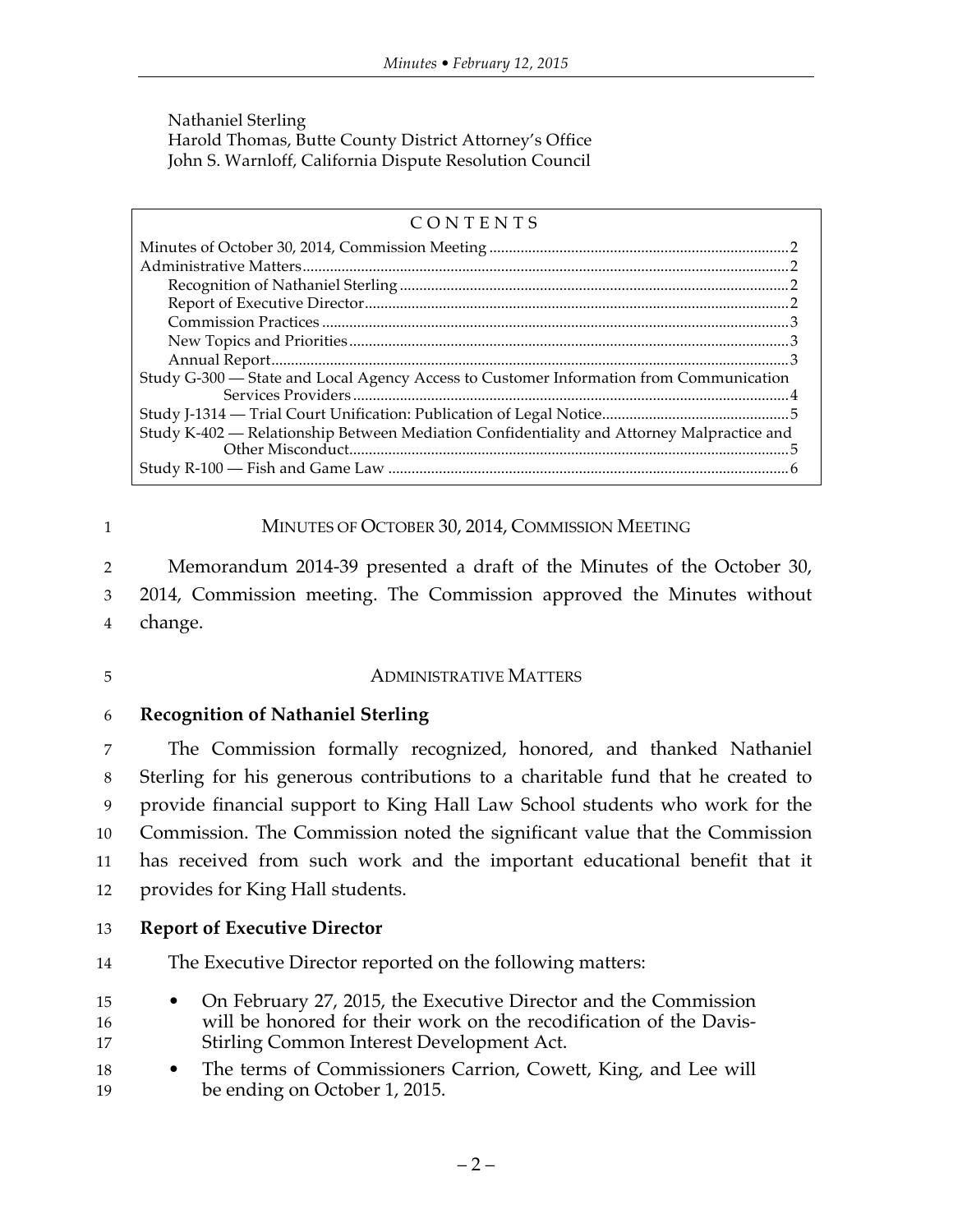- The staff has implemented an accrued vacation reduction plan, which will slightly reduce staff resources.
- The Commission also discussed the following administrative matters:
- Commissioner King noted that a member of the public was being allowed to participate in the meeting telephonically, as an experimental accommodation. He emphasized that this was not intended to establish a precedent. Such accommodations will be considered on a case-by-case basis in the future.
- The Commission welcomed a new member, Assembly Member Ed Chau.

### **Commission Practices**

 The Commission considered Memorandum 2015-1, discussing the Commission's practices. The Commission did not make any change to its practices. The Chair noted that any member may raise issues relating to Commission practices at any meeting, as part of the discussion of administrative matters.

## **New Topics and Priorities**

 The Commission considered Memorandum 2014-41 and its First and Second Supplements, and Memorandum 2014-53 and its First Supplement, discussing the Commission's current program of work and possible work priorities for 2015. The Commission approved the priority scheme summarized on page 34 of Memorandum 2014-41.

The Commission authorized the staff to assist the Legislature with two bills:

- AB 139 (Gatto), which would implement the Commission's recommendation on *Revocable Transfer on Death (TOD) Deed*, 36 Cal. L. Revision Comm'n Reports 103 (2006).
- If introduced, an Assembly bill that would implement the Commission's recommendation on *Common Interest Development Ombudsperson*, 35 Cal. L. Revision Comm'n Reports 123 (2005).

## **Annual Report**

 The Commission considered Memorandum 2014-54 and its First Supplement, presenting a staff draft of the 2014-15 Annual Report and a draft appendix that contains Commissioner biographies.

 With the following changes, the Commission approved the staff draft and appendix as the Commission's 2014-15 Annual Report: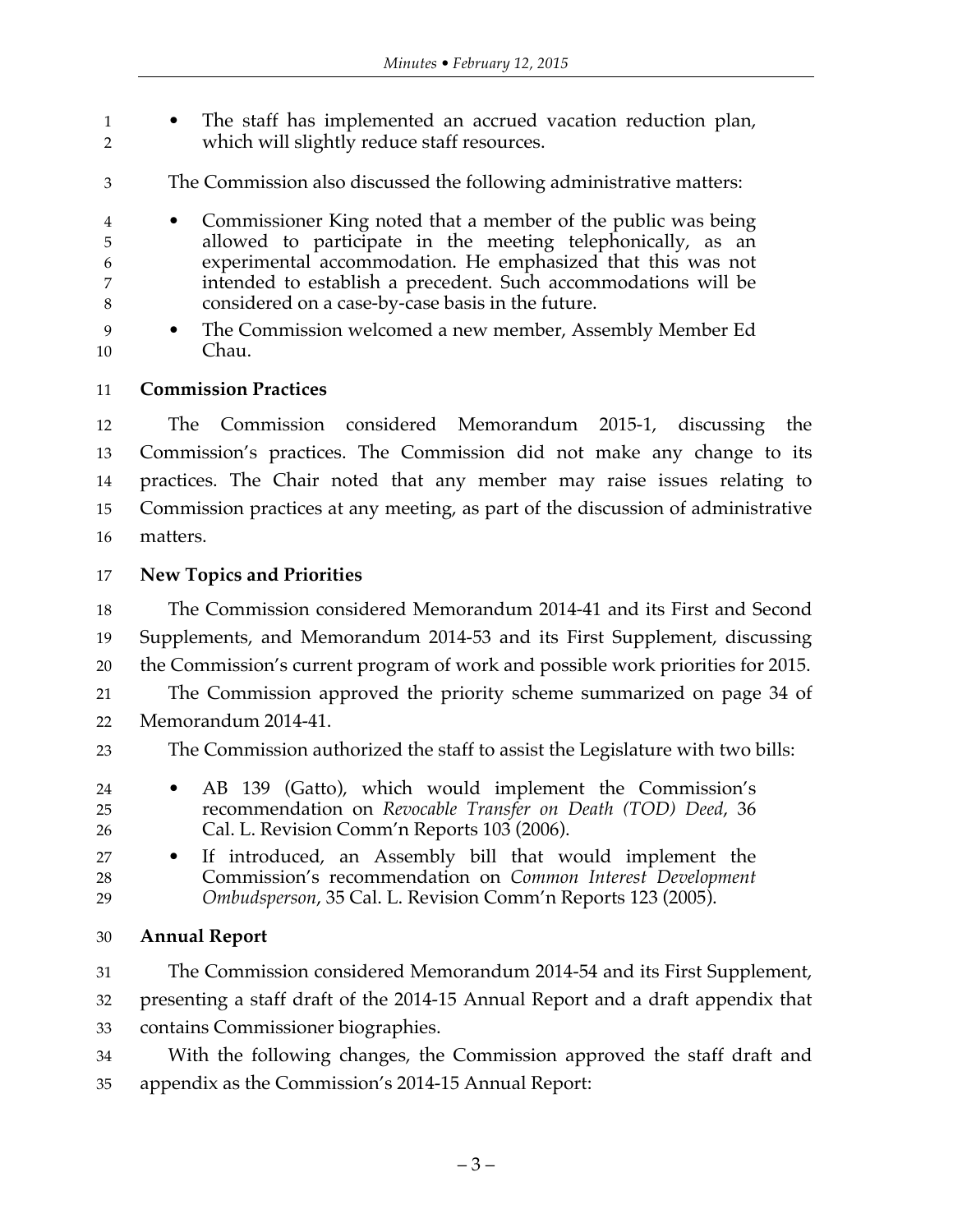| 1              | All shading in the staff draft will be removed.<br>٠                                                                                                                                               |  |  |
|----------------|----------------------------------------------------------------------------------------------------------------------------------------------------------------------------------------------------|--|--|
| 2              | The date and letterhead of the transmittal letter in the report will<br>$\bullet$                                                                                                                  |  |  |
| 3              | be revised to reflect the date of approval of the Annual Report, and<br>the composition of the Commission on that date.                                                                            |  |  |
| 5<br>6         | The transmittal letter in the report will be revised to delete a<br>$\bullet$<br>reference to a Commission meeting in Oakland, California.                                                         |  |  |
| 7<br>8<br>9    | The biography of former Commissioner Roger Dickinson will be<br>$\bullet$<br>added to the appendix of biographies to be included in the 2014-15<br>Annual Report.                                  |  |  |
| 10<br>11<br>12 | The heading of the appendix of Commissioner biographies will be<br>$\bullet$<br>revised to indicate that the appendix contains the biographies of<br>all persons serving as Commissioners in 2014. |  |  |
| 13<br>14<br>15 | The biography of Commissioner Miller-O'Brien in the appendix of<br>$\bullet$<br>biographies will be revised as requested by Commissioner Miller-<br>O'Brien.                                       |  |  |
| 16             | The Commission also decided that, going forward, the body and appendices                                                                                                                           |  |  |
| 17             | of each year's Annual Report should reflect the service of all Commissioners who                                                                                                                   |  |  |
| 18             | served in the year described by the report, while the letterhead of the transmittal                                                                                                                |  |  |

 letter in the report should identify the Commissioners serving on the date of the transmittal letter.

 STUDY G-300 — STATE AND LOCAL AGENCY ACCESS TO CUSTOMER INFORMATION FROM COMMUNICATION SERVICES PROVIDERS

 The Commission considered Memorandum 2014-55 and its First Supplement, discussing California privacy statutes, and Memorandum 2015-3 and its First, Second, and Third Supplements, discussing the general statutory objectives of the study.

 The Commission decided that the next step in the study will be to prepare a draft tentative report that describes its findings regarding the requirements of federal and state constitutional and statutory law. The report will not include any reform recommendations or proposed legislation. On approval by the Commission, the tentative report will be circulated for public comment. After consideration of public comment, a final version of the report will be approved for submission to the Legislature and Governor.

 The Commission will postpone further work on proposed legislation in this study until after the end of the legislative year. In the interim, the Commission will study another topic that was assigned by Senate Concurrent Resolution 54 (Padilla) (2013), the law on government interruption of communication services.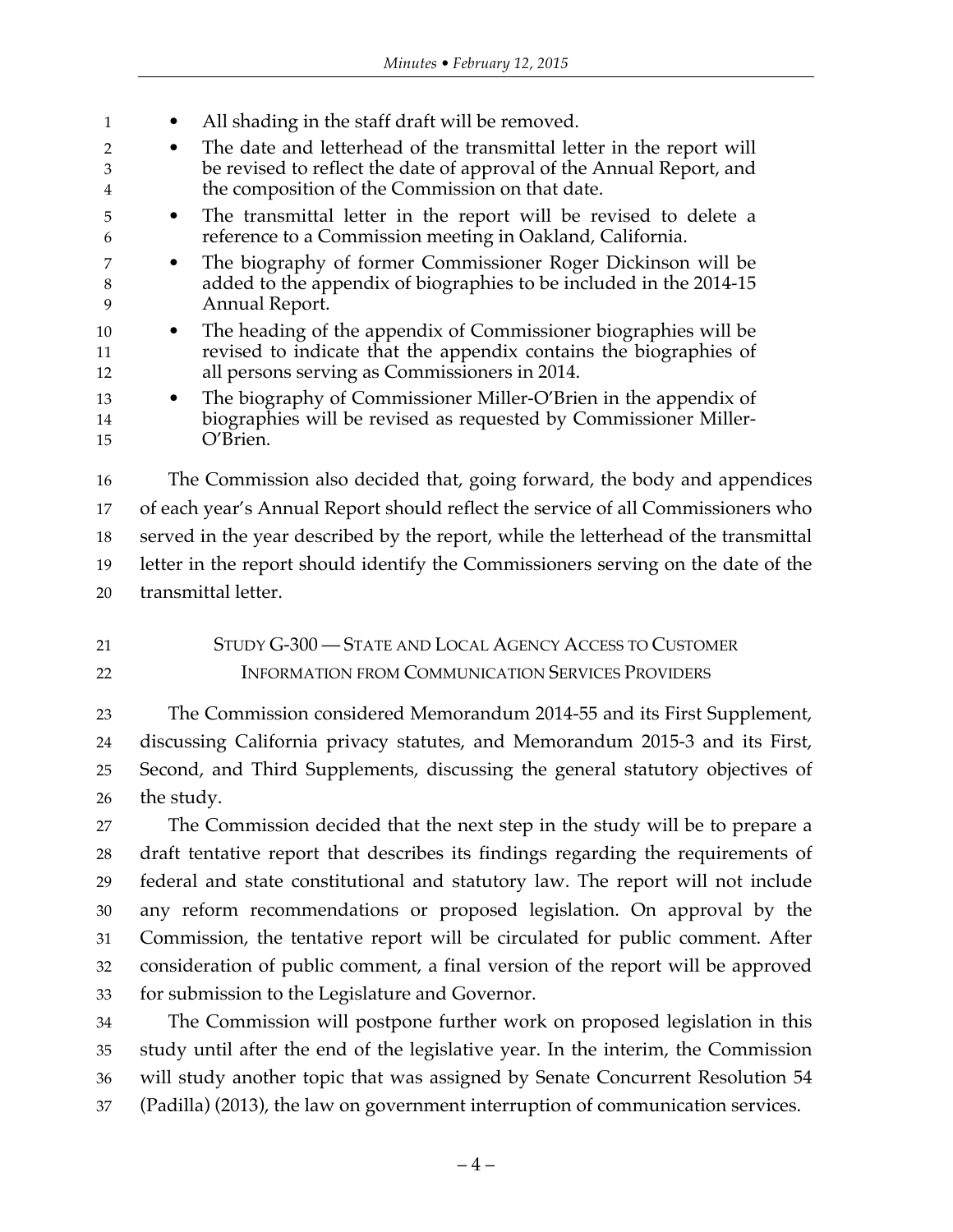STUDY J-1314 — TRIAL COURT UNIFICATION: PUBLICATION OF LEGAL NOTICE

 The Commission considered Memorandum 2014-56 and its First Supplement, discussing the written comments received on the tentative recommendation, the determinability of judicial district boundaries used for notice publication, and the options for moving forward with this study. In addition, the Commission considered Memorandum 2015-2, presenting the "City Plus" model as a potential reform approach.

 The Commission directed the staff to prepare a draft proposal based on the "City Plus" model. In doing so, the staff should make sure that the proposed legislation does not have any inadvertent effect on elections.

## STUDY K-402 — RELATIONSHIP BETWEEN MEDIATION CONFIDENTIALITY AND ATTORNEY MALPRACTICE AND OTHER MISCONDUCT

 The Commission considered Memorandum 2014-58 (further discussion of federal law), Memorandum 2014-59 (additional comments on miscellaneous other states), Memorandum 2014-60 and its First and Second Supplements (public comment), and Memorandum 2015-6 (data from early mediation pilot programs).

 The Commission also considered a comment from Bill Chan submitted to the staff by email shortly before the meeting, and a document that Ron Kelly provided at the meeting. Those communications are attached to the Third Supplement to Memorandum 2014-60.

 Memorandum 2015-4 (further discussion of California law) and Memorandum 2015-5 (empirical data) were listed in the final agenda, but they were not prepared for, or considered at, this meeting. Memoranda addressing those topics will be presented at a future Commission meeting. The staff reported that it anticipates completing the background work for this study by the April meeting or the June meeting. The Commission will then begin to evaluate different options and prepare a tentative recommendation.

 The Commission discussed its position on having an interested person use Commission materials in soliciting input for this study. The Commission does not object if an interested person solicits input for this study, nor does it request that anyone undertake such an effort. If an interested person wants to use Commission materials in soliciting input, they are welcome to do so, but the Commission would prefer that the person present those materials in full, or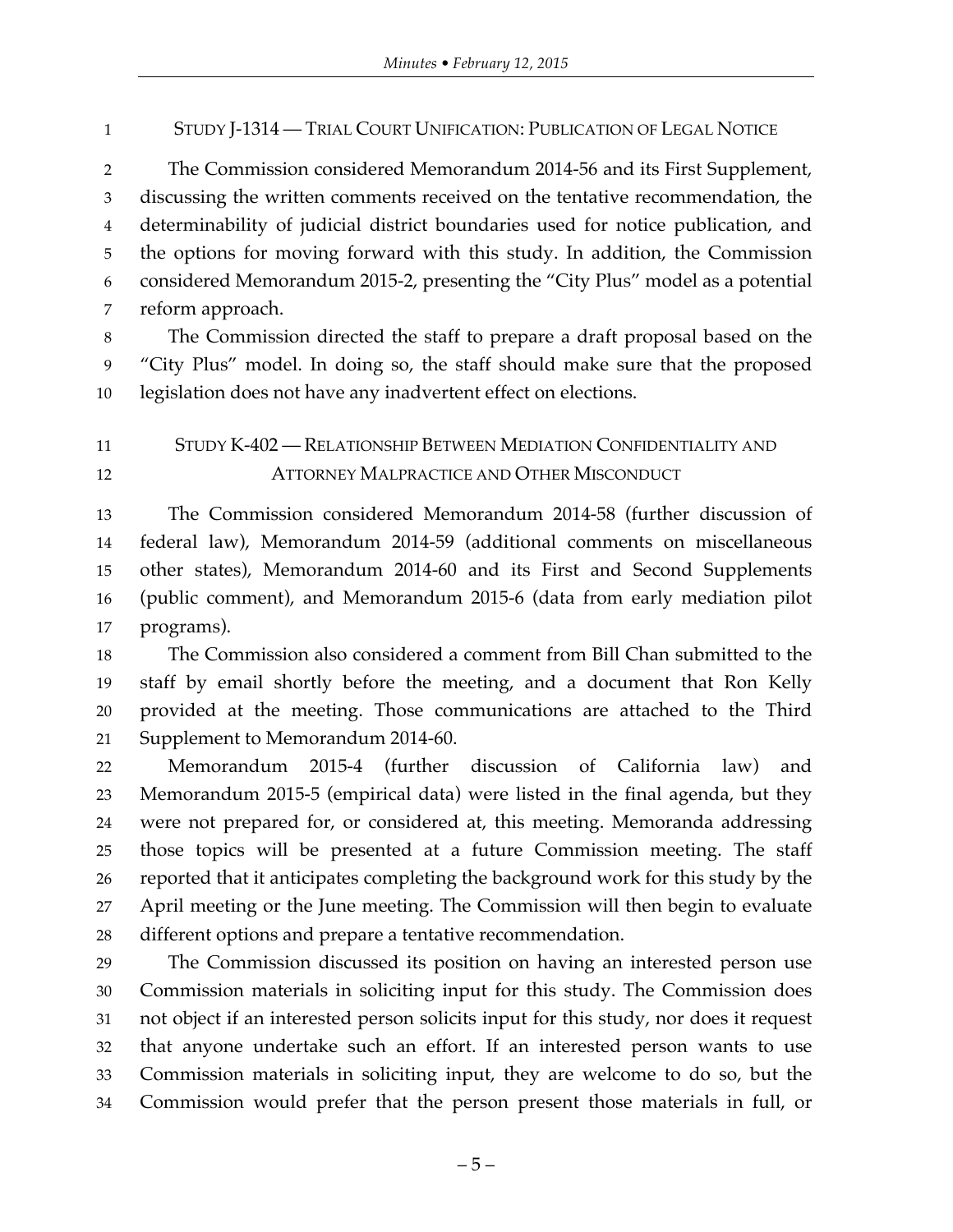provide a link to the materials. The Commission would particularly appreciate

 inclusion of the information provided on page 4 of Memorandum 2014-60, regarding presentation of information in hypothetical terms, rather than disclosing actual identities or other details that may reveal such identities. The Commission reserves the right to redact such details if they are included in a comment. No other Commission action was required or taken. 8 STUDY R-100 — FISH AND GAME LAW The Commission considered Memorandum 2014-57 and its First, Second, and Third Supplements, presenting a staff draft recommendation on *Fish and Game Law: Technical Revisions and Minor Substantive Improvements (Part 1)*. With the following changes, and any necessary conforming revisions, the Commission approved the staff draft as a final recommendation: • The revisions and Comment language appearing on pages 3-5 of Memorandum 2014-57, relating to parts of animals, should be incorporated in the recommendation. • The Comment language appearing on page 7 of Memorandum 2014-57, relating to amphibians, should be added to the Comments for Fish and Game Code Sections 240, 1000, 1003, 1245, 2000, and 13220. • The Comment to Fish and Game Code Section 2003 appearing on page 28 of the Exhibit to Memorandum 2014-57 is approved. • The Comment language appearing on page 10 of Memorandum 2014-57 should be added to the Comment for Fish and Game Code Section 1003. • Fish and Game Code Sections 2014, 3005, 3008, and 7707 should be withdrawn from the recommendation for further study. • The definition of "wildlife" should be relocated as proposed on pages 8-10 of the Second Supplement to Memorandum 2014-57. • The words "and the justice of the peace court" should not be deleted from Fish and Game Section 716.3(g). • All revisions proposed in the Third Supplement to Memorandum 2014-57 should be incorporated in the recommendation.